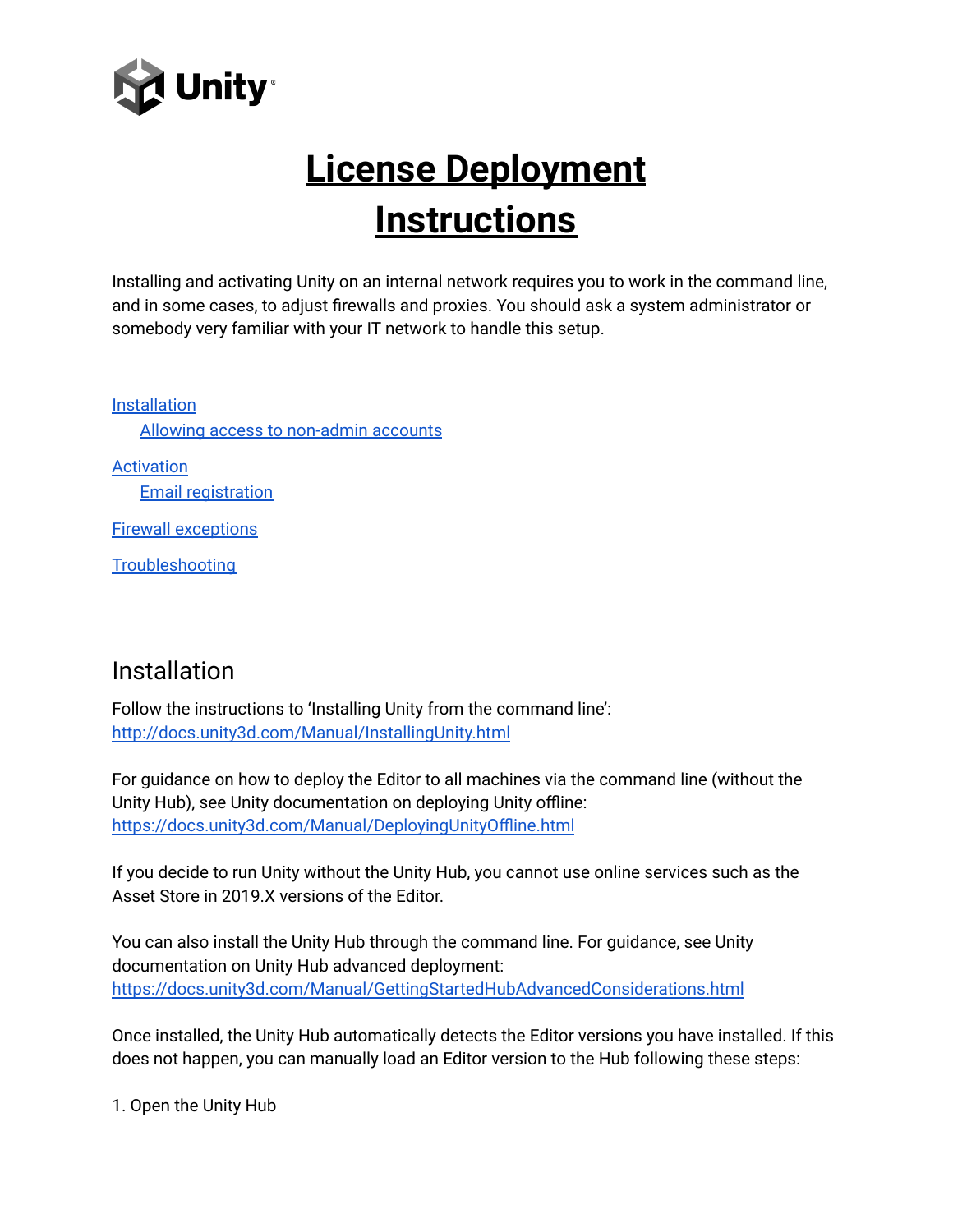

2. Select **Installs** 3. Select the **Locate** button

A dialog box prompts you to enter the location where the Editor is installed so that the Unity Hub can locate and add it. Now, when you create Projects, they should automatically have the license features applied.

#### <span id="page-1-0"></span>Allowing access to non-admin accounts

If you can install from a non-admin account in your operating system, activation applies to all non-admin accounts on that machine.

If you can only install from an admin account, locate the license file after activating Unity, and save it in a shared area for that machine. This ensures that the license file is shared if a different user signs in to the device and the activation applies to their account.

Find License files in the following directories:

- **Windows:** *C:\ProgramData\Unity* (If the files aIf are hidden, click **View** and tick the **Hidden Items** checkbox.)
- **macOS**: *Library/Application Support/Unity*

Unity can only give you suggestions on the activation process within an educational environment because each organization has a different network configuration.

## <span id="page-1-1"></span>Activation

Unity does not support activation through imaging software, so the fastest way to activate multiple machines is to use the command line/terminal. See this link for guidance: <http://docs.unity3d.com/Manual/CommandLineArguments.html>

We cannot give you the exact commands because every institute's system is set up differently. However, we can give you some typical commands, and you can make changes where you see fit.

Windows:

C:\Program Files\Unity\Editor\Unity.exe" -batchmode -username name@example.edu.uk password XXXXXXXXXXXXX -serial E3-XXXX-XXXX-XXXX-XXXX-XXXX –quit

Mac: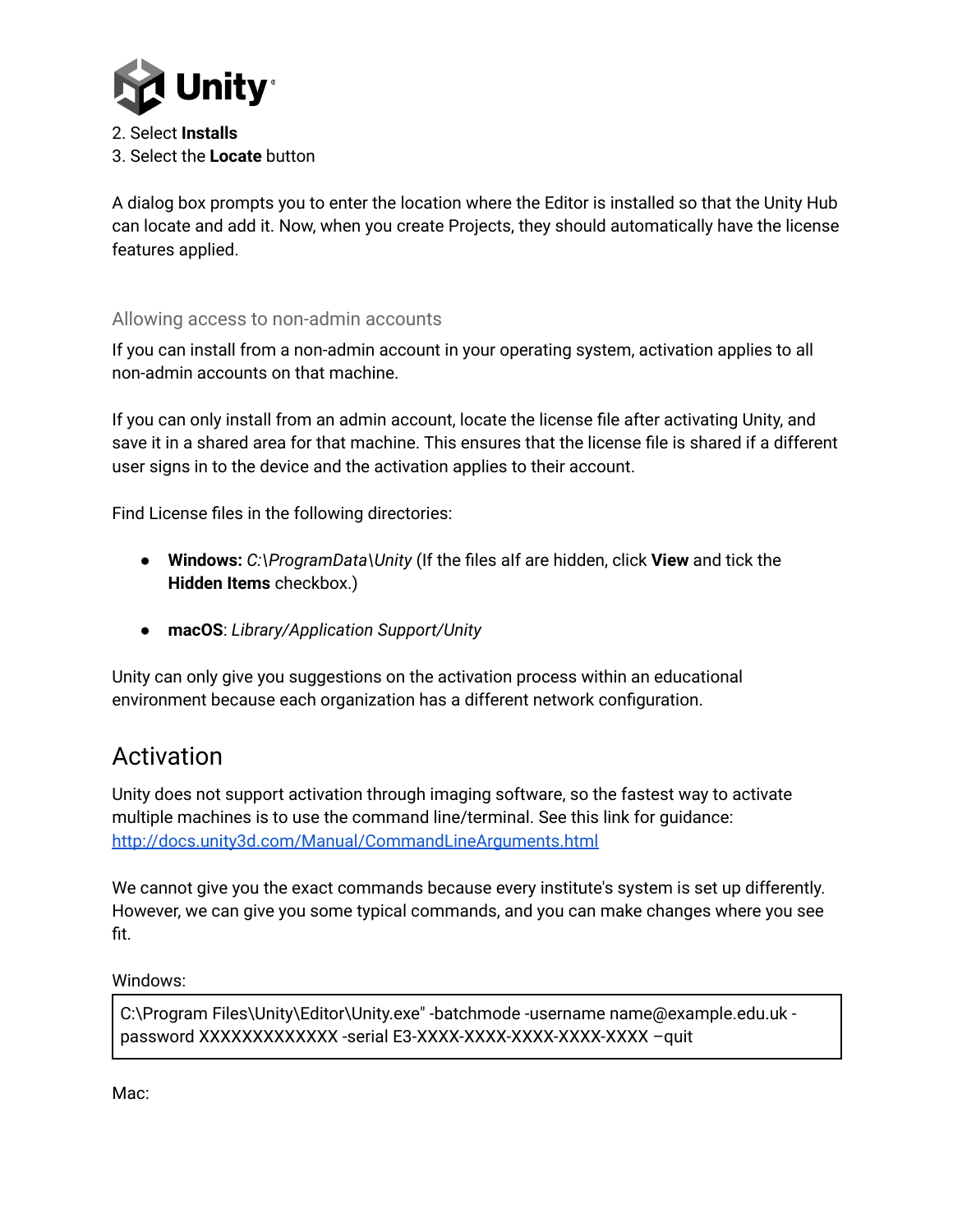

/Applications/Unity/Unity.app/Contents/MacOS/Unity- quit -batchmode -serial E3-XXXX-XXXX-XXXX-XXXX-XXXX -username name@example.edu.uk -password XXXXXXXXXXXXX

If the command line does not work, your firewall might be blocking the activation process. Educational firewalls sometimes block Unity licenses by default. See the section titled ['Firewall](#page-2-1) [Exceptions'](#page-2-1) for guidance on enabling permissions for Unity licenses.

#### <span id="page-2-0"></span>Email registration

The email address you use depends on whether you want your students to go online and access the Asset Store.

- 1. If you want students to work offline, use a private email address and password to create your account, and have the students select the 'work offline' button when opening the software. Note that students working offline do not have access to the Asset Store.
- 2. If you want students to work online, you can use a general email account (e.g., unity@mcc.edu) and an easy password like 'Password123' to share among all students so they can sign in with this one account. This allows students to access the Asset Store.

## <span id="page-2-1"></span>Firewall exceptions

Add the following hostnames (IPs may vary):

- kharma.unity3d.com
- www.assetstore.unity3d.com
- assetstore.unity.com
- id.unity.com
- api.unity.com
- license.unity3d.com
- activation.unity3d.com
- core.cloud.unity3d.com
- sl-http.unity3d.com
- developer.cloud.unity3d.com
- accounts.unity3d.com

Add the following IPs:

● 74.125.226.222